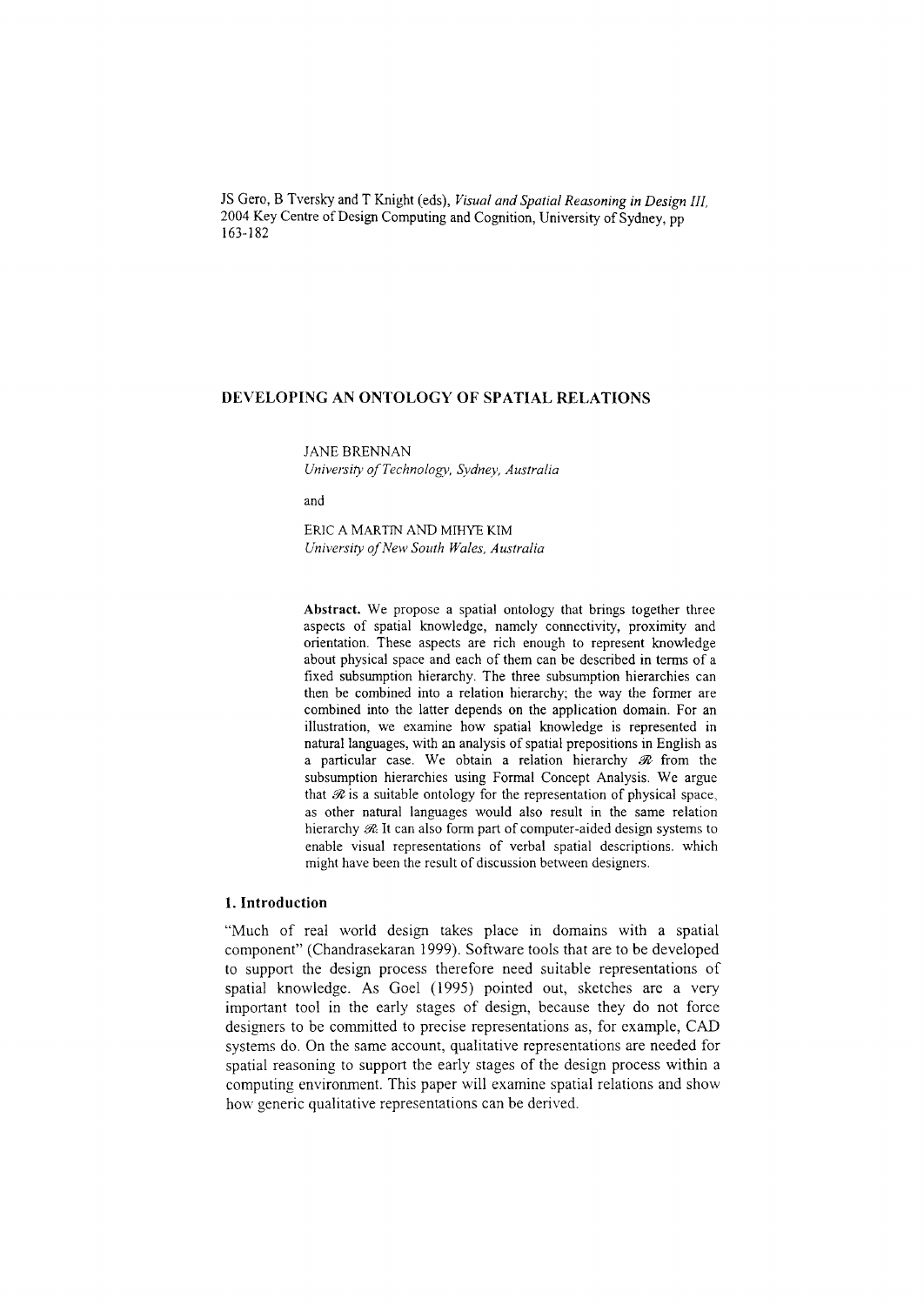#### 164 J BRENNAN, E MARTN AND M KIM

Spatial relations can be subdivided into several classes and intensive research has been conducted to investigate their properties. Over the last few decades, three classes of spatial relations have emerged as natural candidates for representing spatial knowledge: connectivity, orientation and proximity. They have often been studied independently of each other. Only rarely have all three aspects been combined. An exception is the work of Kettani and Moulin (1999), who developed a spatial model to support navigation through natural language instruction. Their model is very specific and a more general model is still in need. In this paper, we propose an approach that combines connectivity, orientation and proximity together with their subsumption hierarchies. These hierarchies are discussed in more detail in Sections 2,3 and 4. We show how Formal Concept Analysis (Wille 1982; Ganter and Wille 1999) can be used to define a relation hierarchy *flt* representing an ontology for a particular domain, by locating each of the relevant aspects of spatial knowledge on some level of  $\mathcal{R}$ . The Formal Concept Analysis (FCA) is conducted on examples from the spatial knowledge domain. For the sake of simplicity, we will be analysing a set of English prepositions that describe spatial relations. The resulting relation hierarchy could therefore also be referred to as a "Meta-Lingua," since its definition is linguistically motivated.

However, as natural languages are often assumed to encode our internal representations of the real world,  $\Re$  offers a generic representation of spatial knowledge suitable for applications of different kinds. Note that this paper is not meant to answer the question whether universal concepts of the world actually exist in the reasoning agents' mind, but rather to explore the possibilities of a set of universal concepts to solve computational issues in spatial knowledge representation.

The research reported here stemmed from the observation that distinct natural languages can embrace very different concepts to describe the same spatial situation. For example, when comparing the use of *above* and *on* in English with the use of prepositions in the Mexican language Mixtec, a completely different structure is revealed (Regier 1996) as shown in Figure I. Work employing universal primitives to represent these spatial situations using conceptual graphs (Sowa 2000) was reported in Brennan (1999). Spatial relations themselves were stipulated, while objects were described as concepts in terms of their orienting axes in 3-D space. The notion of shape, a very important point in design, can also be added to the object concept as needed. This representation is too weak to describe some spatial situations and contexts. However, the weakness of this representation can be overcome by refining the stipulated spatial relations. The relation hierarchy  $\mathcal R$ provides a valuable tool to create these refinements.

We focus here on binary spatial relations, as these are the most common ones. We assume that spatial relations can be expressed in terms of the three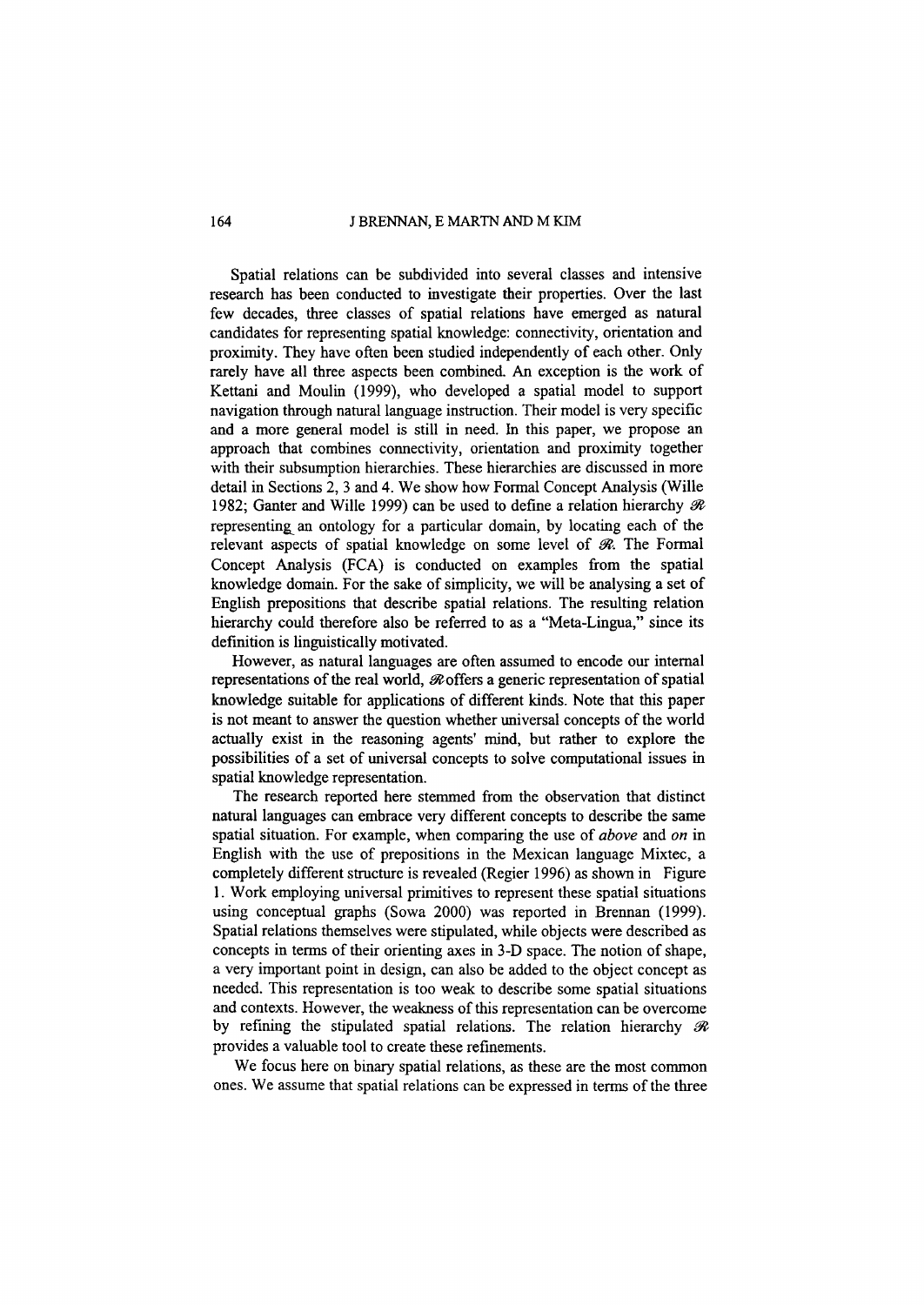relation classes of connectivity, proximity and orientation. We examine these classes and their associated subsumption hierarchies in the next three sections. In Sections 5 and 6, these hierarchies are incorporated into the relation hierarchy  $R$ , representing a spatial ontology.



*Figure 1.* Disparate spatial concepts

## 2. Connectivity-Based Topology Relations

The Region Connection Calculus examines all possible connectivity relations between regions<sup>1</sup>. Randell et al. (1992) identified several connectivity-based topological relations such as discreteness or overlapping, and represented them in a subsumption hierarchy (or lattice). These connectivity notions are very intuitive and their naming is therefore adopted in this paper. However, it is important to note that our approach is not a mereo-topological but a set theoretical approach. While this does not interfere with the intuitive notions of connectivity such as overlapping or being part of, it does justify some modifications to the original RCC relations that we found useful. Some of the original RCC specialisations such as PP (i.e., proper part) and TPP (i.e., tangential proper part) are not included in our subsumption hierarchy of connectivity-based topology relations, in order to increase readability. In addition, we add the notion of pseudo-equality, which enables to represent intuitive notions such as objects being "next to each other". Recall that pseudo-equality allows for the distance between two points or sets (i.e., regions in this case) to be zero without the points being the same or the regions sharing any point. This has

 $1$  In RCC, regions are generally thought of as a representation of the space that is occupied by a spatial entity, i.e., an object that is abstracted for the purpose of conducting spatial reasoning.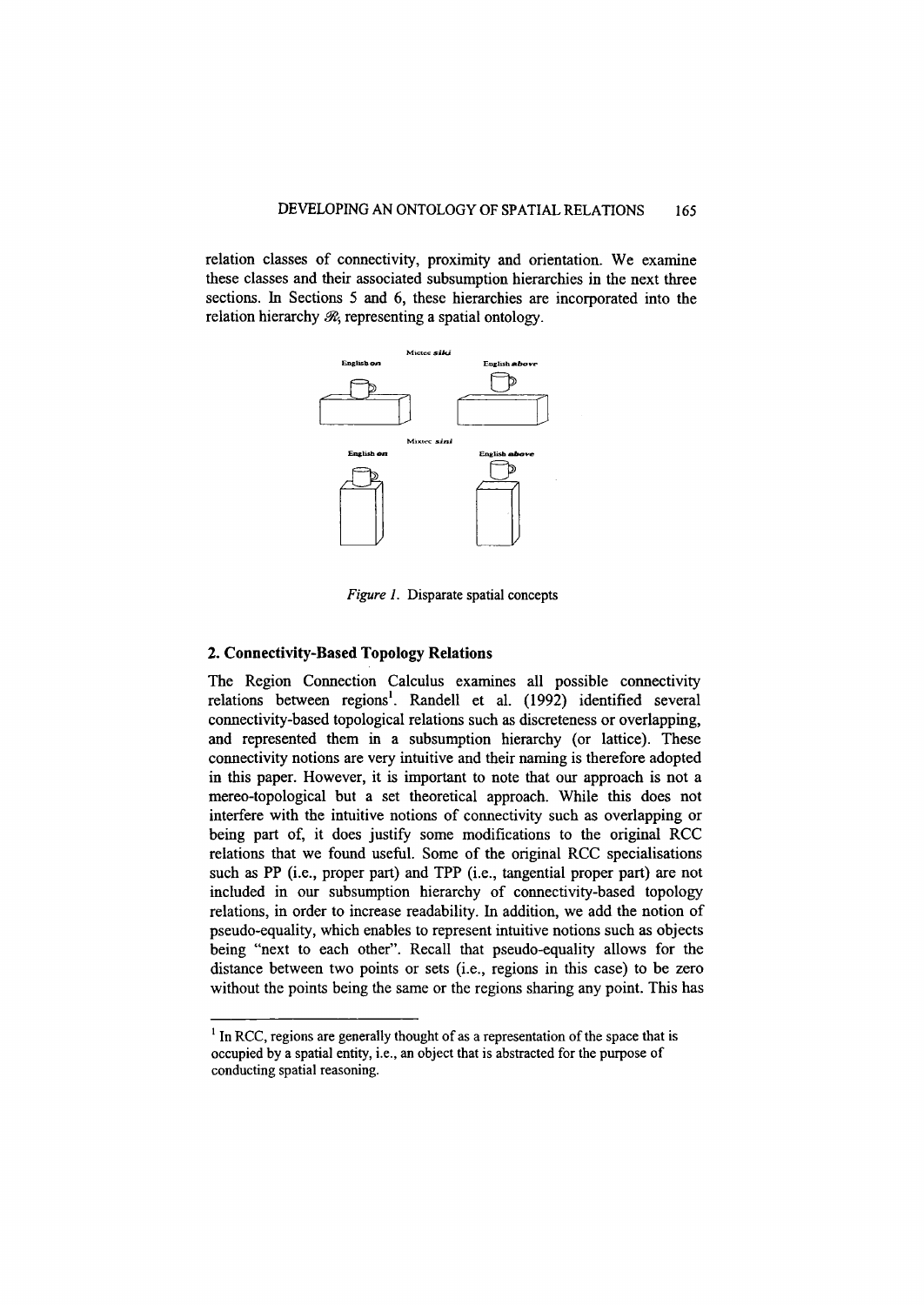#### 166 J BRENNAN, E MARTN AND M KIM

been shown in Vakarelov et al. (2002) to be a very useful approach for region based theories of space. In the Region Connection Calculus (RCC) (Randell et al.1992), the external connectedness relation *EC* is stronger than the connectedness relation C. Two regions are connected if they share at least one point and externally connected if they share at least one closure point. In contrast, we ignore *EC* and define as a counterpart the relation  $DC = D$ , which is stronger than  $\neg C$ . Intuitively,  $DC = D(x, y)$  means that *x* and *y* are "very close to each other," in the sense that they do not share any points (including closure points) but are close enough. The relation  $=$ <sub>*D*</sub> represents the fact that there are closure points from each of the sets that are pseudoequal i.e., they are distinct points but the distance between them is zero. The relation  $DC_{\neq D}$  has no counterpart in RCC, but it implies the traditional RCC notion of disconnectedness. Figure 2 shows all the relations used, and the resulting relation hierarchy.



*Figure* 2. Lattice defining the relation hierarchy of connectivity-based topological relations where  $C(x,y)$  means x and y are connected;  $PO(x,y)$  means x and y have a nonempty intersection, and neither y is included in x nor x is included in y;  $P(x,y)$ means x is included in y;  $P^{-1}(x,y)$  means x contains y;  $DC_{=D}(x,y)$  means x and y are not connected but are pseudo-equal;  $DC_{\neq D}$  means x and y are not connected and are not pseudo-equal

Though more specific than the RCC discreteness notion *DC* (due to its exclusion of pseudo-equality), the relation  $DC_{\neq D}$  is not restrictive enough for many purposes such as the representation of natural language expressions of proximity, as it accounts for the large range of cases where the regions do not share a point or are not very close to each other. As discussed in detail in Brennan and Martin (2003), the notion of proximity needs to be carefully defined in order to account for different grades of disconnectedness.

## 3. Spatial Proximity Relations

Brennan and Martin (2003) presented a theory of nearness. It was assumed that objects are abstracted as points and positioned into a pseudo-metric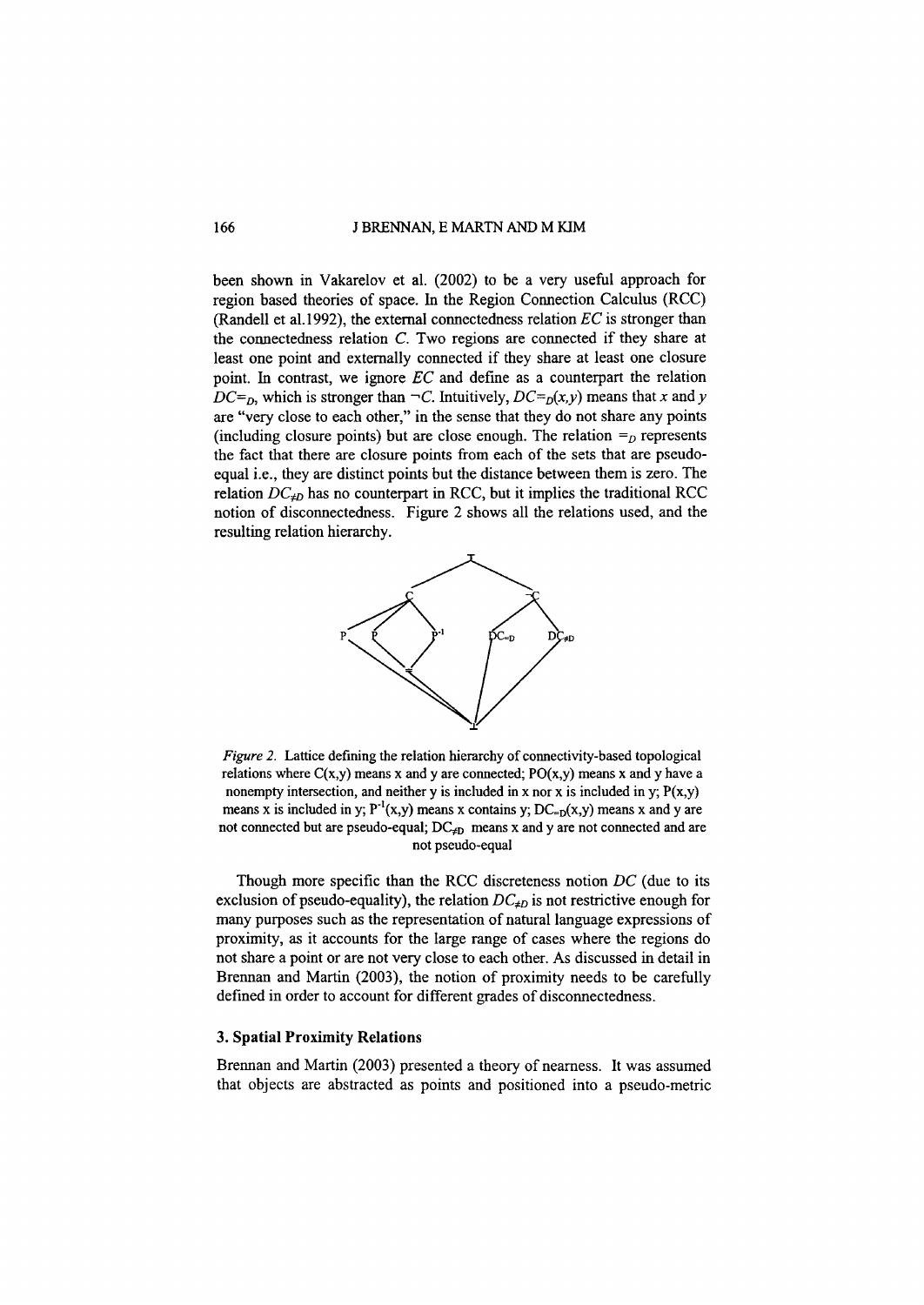space, with a pseudo-distance *D.* Points that are perceived as important by the cognitive agent are called sites. The agent's common-sense knowledge about an object abstracted as a site is reduced to a weight  $\omega$  that codes various properties such as size, danger, or desirability of reaching the object. The weights are used to define the influence areas of these objects. For any site *p*, the influence area of *p* is denoted by  $I_A(p)$ , and is computed from *D* and  $\omega$ . The function *IA* is the basis for the formal definition of nearness, whose generic notion is assumed to satisfy axioms *(AI)* and *(A2)* below. Axiom (AI) is straightforward, just stating that every site is near itself. Linguistically, there might be cases where an object is not considered near itself, but formally this is a convenient assumption. From the case studies we have done, we could conclude that any two sites whose influence areas do not intersect have no nearness relation. Axiom (A2) expresses this property.

(AI) For all sites p, Near(p,p)

(A2) For all sites p,q,  $IA(p) \cap IA(q) = \emptyset \rightarrow \neg Near(p,q)$ 

A "family" of nearness relations for specific distance and weight satisfying *(AI)* and *(A2)* were defined, Table 1, resulting in a relational tree shown in Figure 3, starting with s-nearl as the most general nearness notion of the "family." The various nearness relations are defined as follows, where the relations marked *s* are symmetric and the relations marked with *a* are asymmetric:

TABLE I. Nearness Relations

| s-nearl $(p,q)$    | $=_{Def}$ | $IA(p) \cap IA(q) \neq \emptyset$                                  |
|--------------------|-----------|--------------------------------------------------------------------|
| s-near $2(p,q)$    | $=_{Def}$ | p belongs to $IA(q)$ or q belongs to $IA(p)$                       |
| $a$ -near $2(p,q)$ | $=_{Def}$ | $(LA(p) \cap LA(q) \neq \emptyset)$ and $\omega(p) \leq \omega(q)$ |
| $a$ -near $3(p,q)$ | $=_{Def}$ | p belongs to $IA(q)$                                               |
| s-near4 $(p,q)$    | $=$ Def   | p belongs to $IA(q)$ and q belongs to $IA(p)$                      |
| $a$ -near4 $(p,q)$ | $=_{Def}$ | $IA(p)$ is a subset of $IA(q)$                                     |

Each of these six notions were shown to be useful in different contexts in a series of case studies. For example, within the context of small-scale spaces, i.e., spaces whose structure is within the sensory horizon of the agent, a magnetic field setting was examined which lead to the definitions of s-nearl and s-near4. This particular interpretation shows a space of three permanent two-bar magnets and a nail (i.e., an unmagnetised iron object). The scene is shown in Figure 4.

It is well known that magnets attract unmagnetised iron objects and attract or repel other magnets depending on their polarity. A bar magnet sets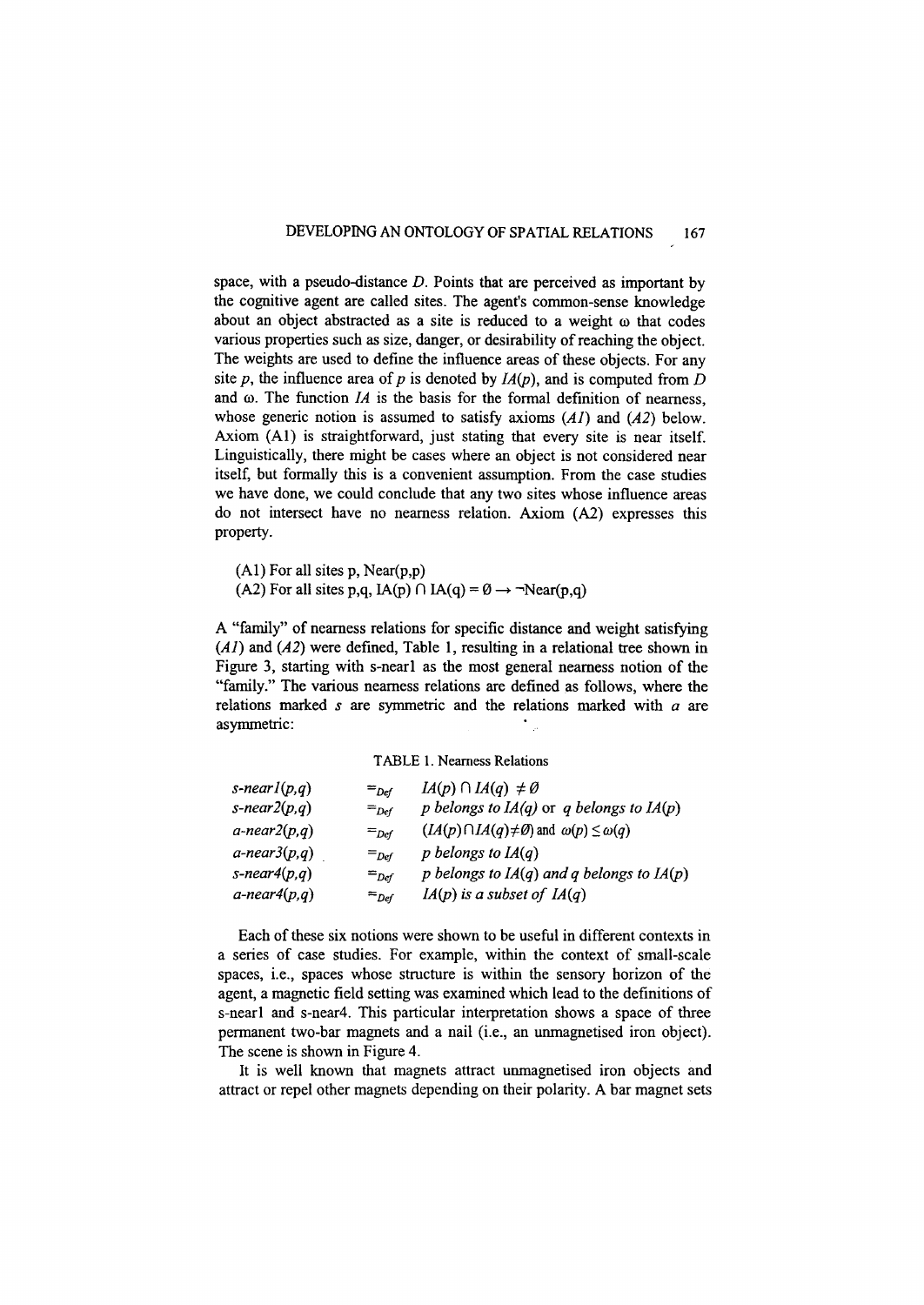up a magnetic field in the space around it, and a second body responds to it (Sears et al. 2000). For example, if a nail happens to be within a magnetic field, it will be drawn towards the magnet. The second magnet does not have to be within the first magnet's field to either be drawn to or repelled from it, it is sufficient when the second magnet's field gets into contact with the first magnet's field.



*Figure 3.* A "Family" of nearness relations for specific  $(D, \omega)$ 



Figure 4. The influence of magnetic fields

In this interpretation, the term magnetic field describes the region within which the friction with the table top is not enough to stop an object (the magnets or the nail) from moving. This means that the influence areas depend on the frictional characteristics of the object being attracted or the frictional characteristics in addition to the magnetic properties of a magnet being attracted or repelled. In order to consider the spatial setting of the magnets, we assume that the observing agent is moving the magnets into the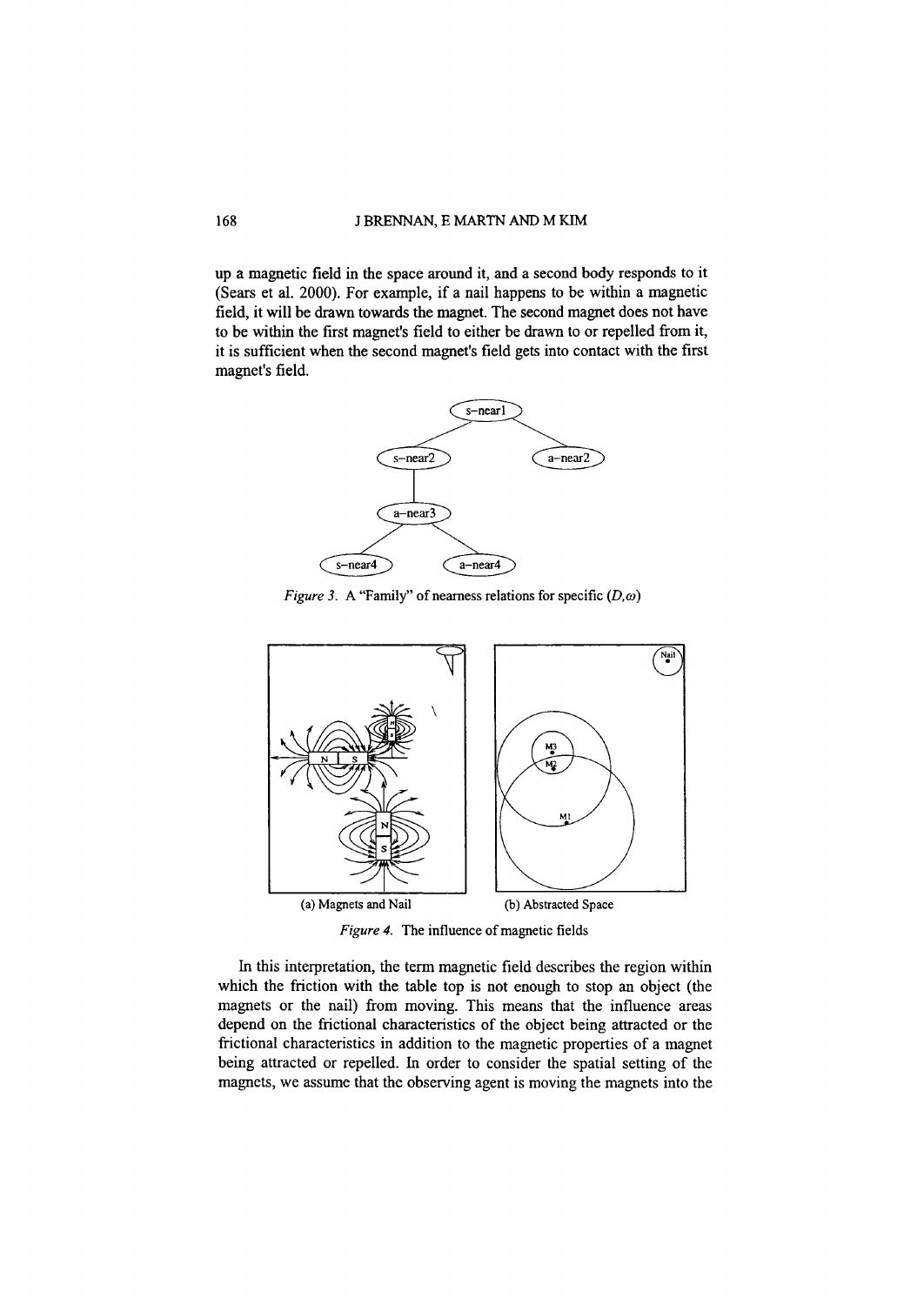positions shown and then holding on to them. This allows their fields to intersect without them being physically moved at first encounter. The nail in the scene is not affected by any of the magnets. The nearness relations between these magnetic objects and even between unmagnetised iron objects and magnets are truly symmetric. This results in exactly one model of the scene, Table 2, where *T* stands for a *True* and *F* stands for a *False* nearness relation.

|                | M <sub>1</sub> | M <sub>2</sub> | M <sub>3</sub> | Nail |
|----------------|----------------|----------------|----------------|------|
| M <sub>1</sub> | Т              | T              | T              | F    |
| M <sub>2</sub> | Τ              | T              | Τ              | F    |
| M <sub>3</sub> | т              | Ŧ              | Τ              | F    |
| Nail           | F              | F              | F              | т    |

TABLE 2. Model of nearness in the scene in Figure 4

The model clearly satisfies axiom (AI) with every object being near itself. Axiom (A2) is satisfied by the nail, whose influence area does not intersect with the influence area of any of the magnets, being not near any of the magnets. It can be observed that the magnets whose influence areas intersect are also near. The definition of s-nearl in Table 1 expresses this symmetric nearness notion. It is the most general nearness notion in our "family" of nearness relations for specific  $(D,\omega)$ . Its formulation was derived from the context of proximity spaces, in which two sets are near each other if they share at least one closure point. Adopting this to a universe containing distinctive points, i.e., sites and their associated areas of influence, nearness holds for two sites if their influence areas intersect.

This does not only make sense in the context of proximity spaces, but is also a reasonable approach for physical space. Worboys (2001) conducted studies in the domain of environmental spaces. His experimental results were analysed in the context of influence areas and used to validate the general nearness notion s-nearl, It was found that s-nearl was satisfied in 99.56% of all empirical cases (230 out of 231 cases recorded by Worboys).

In addition to notion s-nearl, it can also be noted that in the model shown in Table 2, two sites are always near whenever one of them belongs to the influence area of the other. For example, magnet M2 is in the influence area of magnet MI and MI in the influence of M2. The nearness notion s-near4 is a specialisation of s-nearl as defined in Table 1.

Asymmetric aspects of nearness arose from the examination of an environmental space setting, depicted in Figure 5(a). It is a small-scale space, because the scene can be observed from a single viewpoint by the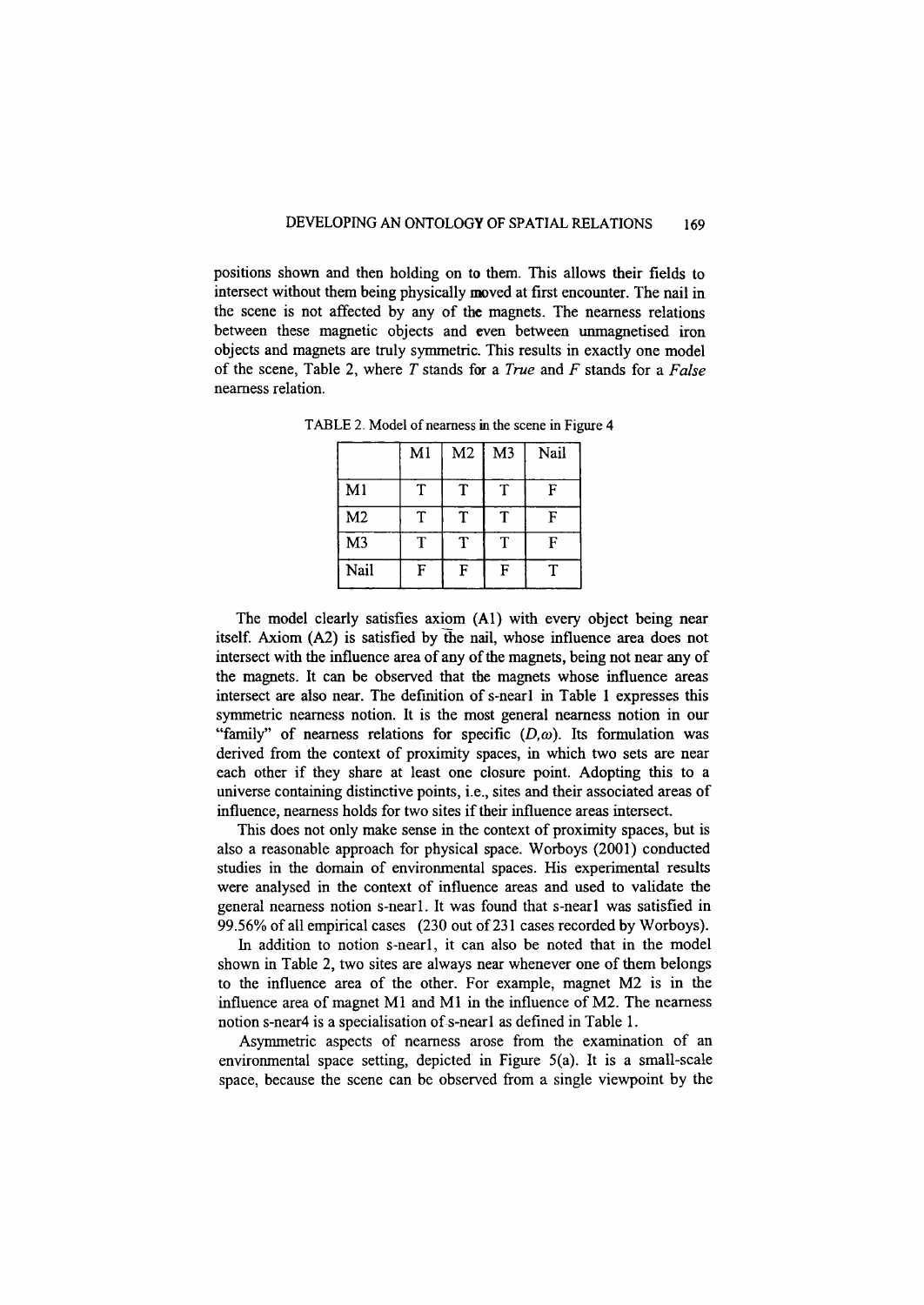cognitive agent. Moreover, since it is also interpreted in a natural language, linguistic restrictions are imposed on its possible models.



Figure 5. Environmental small-scale space example

The scene contains a bicycle next to a house which is in the vicinity of a church. A tree is shown in the distance. According to Talmy (1983), natural language expressions representing spatial relations are commonly asymmetric. Such an asymmetry can occur when the objects differ greatly in the value of some common property such as size. While a small object might be near a large object, the large object is usually not correctly described as being near the small object, in natural language terms. For the scene depicted, the bicycle is definitely near the house, but not the other way around as can be seen in all four models shown in Tables 3 and 4.

TABLE 3. Models 1 and 2 of nearness in the environmental small-scale space of Figure 5

| Model 1 |        |           |         | Model 2 |         |        |       |         |      |  |  |  |
|---------|--------|-----------|---------|---------|---------|--------|-------|---------|------|--|--|--|
|         | church | house     | bicycle | tree    |         | church | house | bicycle | tree |  |  |  |
| church  |        | <b>TP</b> | с       | F       | church  |        | F     |         |      |  |  |  |
| house   |        |           |         | п       | house   |        | ÷     |         | Е    |  |  |  |
| Bicycle | ᠇      |           |         | F       | bicycle |        |       |         | F    |  |  |  |
| Tree    | г      | r         |         | m       | tree    | г      | г     |         |      |  |  |  |

TABLE 4. Models 3 and 4 of nearness in the environmental small-scale space of Figure 5

| Model 3 |        |       |         |      | Model 4 |        |       |         |      |
|---------|--------|-------|---------|------|---------|--------|-------|---------|------|
|         | church | house | bicycle | tree |         | Church | house | bicycle | tree |
| church  |        |       | с       | F    | church  |        | г     | F       | E    |
| house   | ᠁      | ᠇     | F       | F    | house   |        |       | F       | Е    |
| bicycle | G      |       |         | F    | bicycle |        | æ     | T       | F    |
| Tree    |        | r.    | r       |      | tree    |        | F     | г.      |      |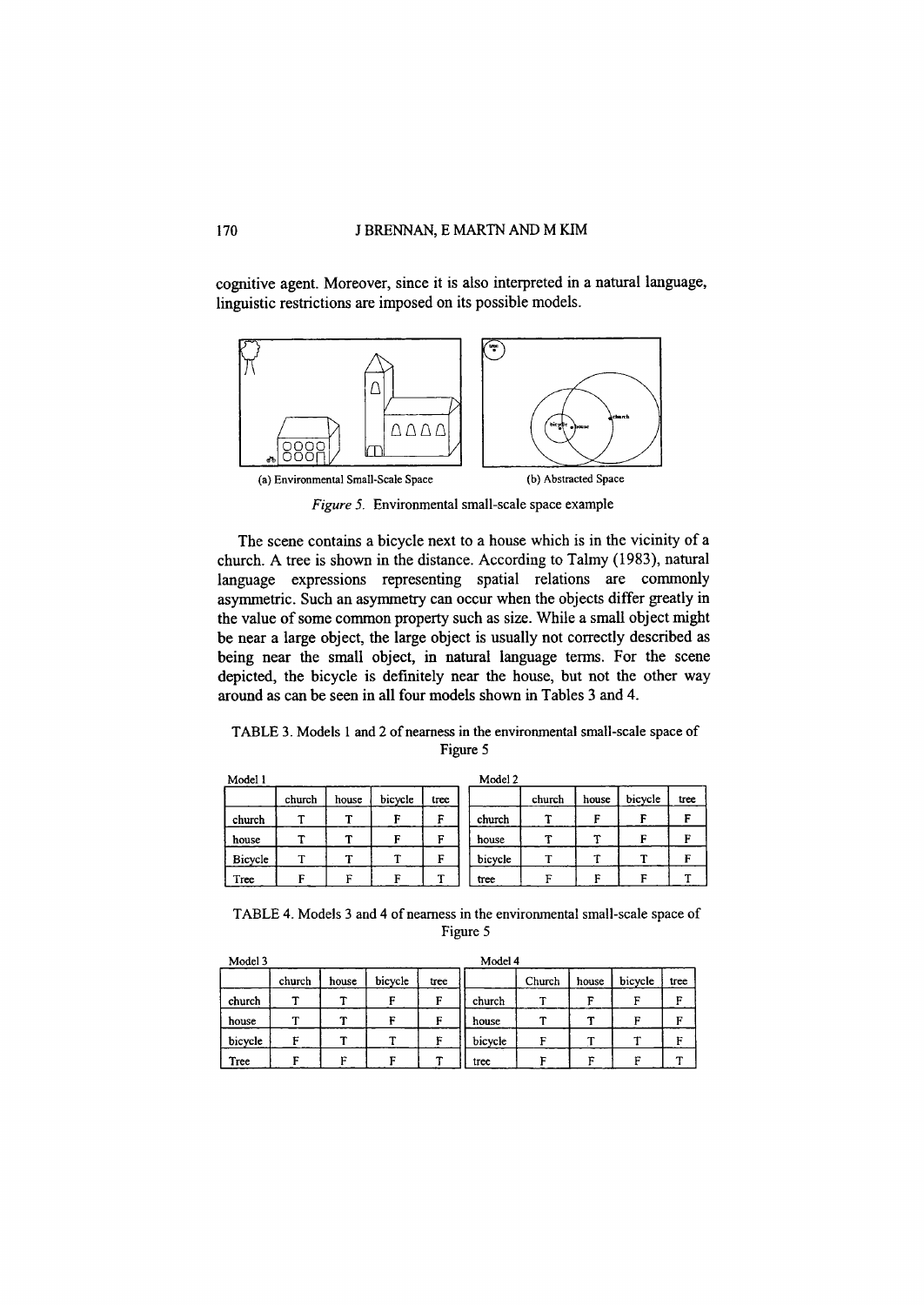The whole influence area of the bicycle is enclosed in the influence area of the house, but not conversely. This example and similar ones justify the introduction of the asymmetric nearness notion a-near4 defined in Table I. The bicycle can also be considered near the church in certain contexts as shown in Models I and 2 in Table 3. For example, if the emphasis is on the bicycle being parked next to the house and near the church, and not, for example, near the station where it is usually parked. The bicycle is therefore considered to be near the church, while in this context, it would not be said that the church is near the bicycle. The asymmetric nearness notion a-near2 accounts for this kind of situations. The relationship between house and church is symmetric in some contexts, abstracted in Models I and 3, but asymmetric in other contexts, abstracted in Models 2 and 4 in Table 3 and 4 respectively.

In the FCA that will be performed in Section 5 on a set of spatial prepositions, proximity relations are only considered when regions are not connected. The reader should however keep in mind that proximity relations are also true when regions overlap. Although the original framework assumed a point-based universe for representing existing spatial entities, it is possible to adapt the theory to a region-based universe. The point-based universe is mainly chosen for simplicity and to derive more general properties of nearness thanks to a high level of abstraction. However, to investigate the properties of spatial knowledge, especially in the context of design, it is desirable to represent the original spatial entities as regions instead of points. These regions, as in RCC, represent the space that a physical object occupies. We assume that all the objects are two dimensional projections resulting in geometrical figures such as circle, triangles or rectangles. This is also important for consistency reasons, because proximity relations do provide a specification of the discrete relations discussed in Section 2, which assumed point-based regions.

In order to generalise the framework of Brennan and Martin (2003) to a region based approach, the notion of influence area needs to be redefined. We will adopt Kettani and Moulin's (1999) approach to influence areas, which assumes projections of buildings onto a map image resulting in geometric figures. The influence area is then calculated from the outer boundary of these figures using simple Euclidian geometry. While for practical applications, this approach will most likely be directly adopted, for the purpose of abstraction, we will be defining the influence areas of regions by considering these geometric figures as sets of points and generating their influence areas from their closure points and the stipulated notion of weight.

Definition 1 (Influence Area of Regions) *Let a region R be given. Let R' be the closure of R, and let w(R) be the weight of R. The influence area of R is defined as the union of sets of points P where for each closure point r in*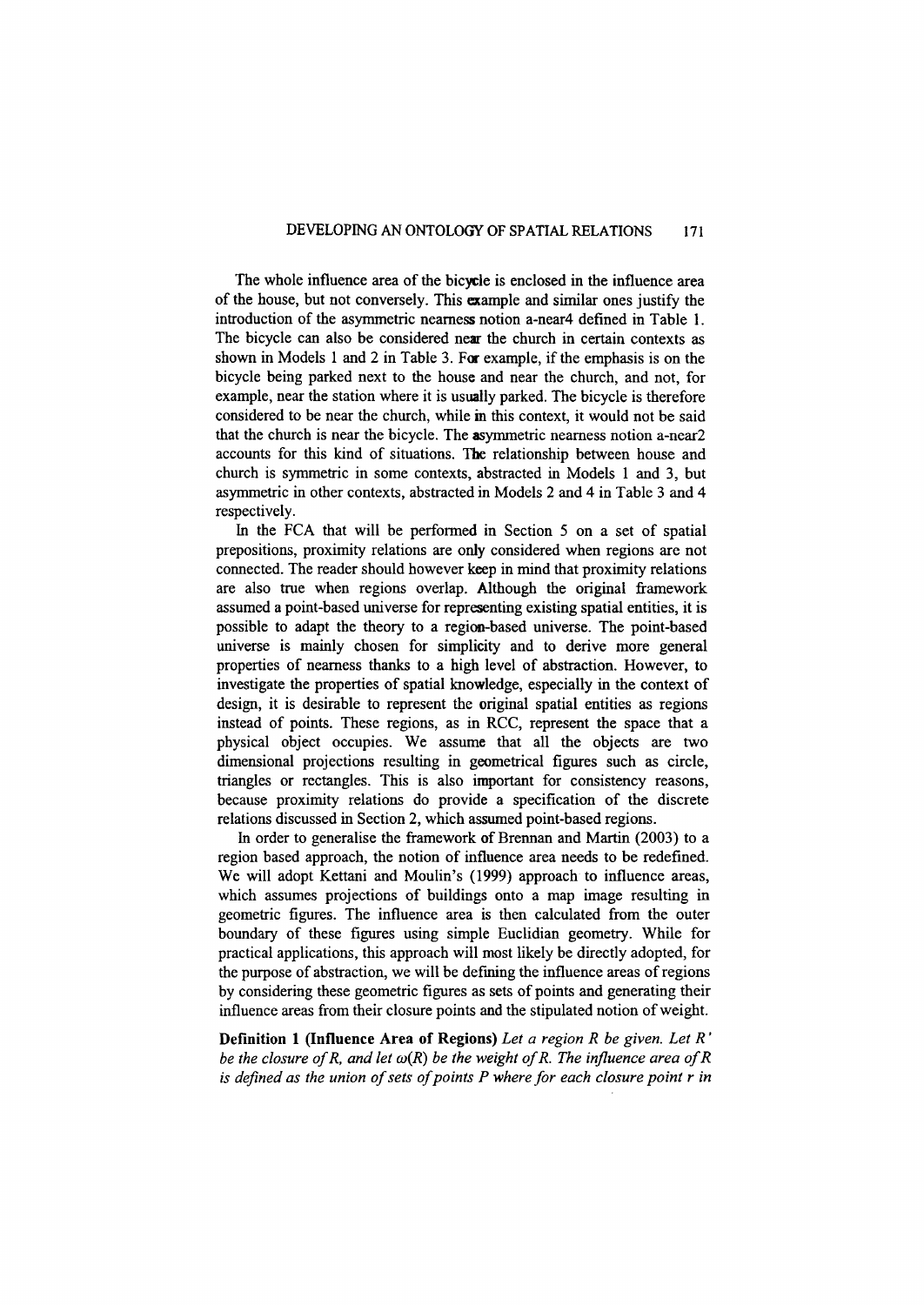## 172 J BRENNAN, E MARTN AND M KIM

*R' and each point p in P the distance between p and r is at most equal to*  $\omega(R)$ .

Note that the influence area of a region *R* contains *R '.* The influence areas of regions can be used to determine the degree of nearness between regions in the same way as for points. This means that regions can only be considered near if their influence areas intersect. Nearness notions for regions are denoted by adding a superscript *R* to the original notion's name when referring to objects abstracted into regions instead of points, in accordance with the fact that the notions for regions generalise the notions for points. The relation hierarchy of nearness relations, previously defined for a point-based universe and adapted to a region-based universe, is shown in Figure 6.



*Figure* 6. Lattice defining the relation hierarchy of proximity relations where Near(x,y) means x is near y and s-nearl<sup>R</sup> to a-near<sup>4R</sup> denote different nearness notions between regions

## **4. Orientation Relations**

Orientation or direction relations are also a very important aspect of spatial knowledge and can be used in conjunction with connectivity to describe the position of objects to each other in a qualitative way (Hernández 1994). Spatial descriptions of directions can be classified as either *relative* or *absolute.* The most studied relative reference system is no doubt the *leftright* system, but as we have previously seen, the Mexican language Mixtec does also use a relative reference system. However, the research in the field of spatial reasoning has mainly focused on the *Cardinal direction* system,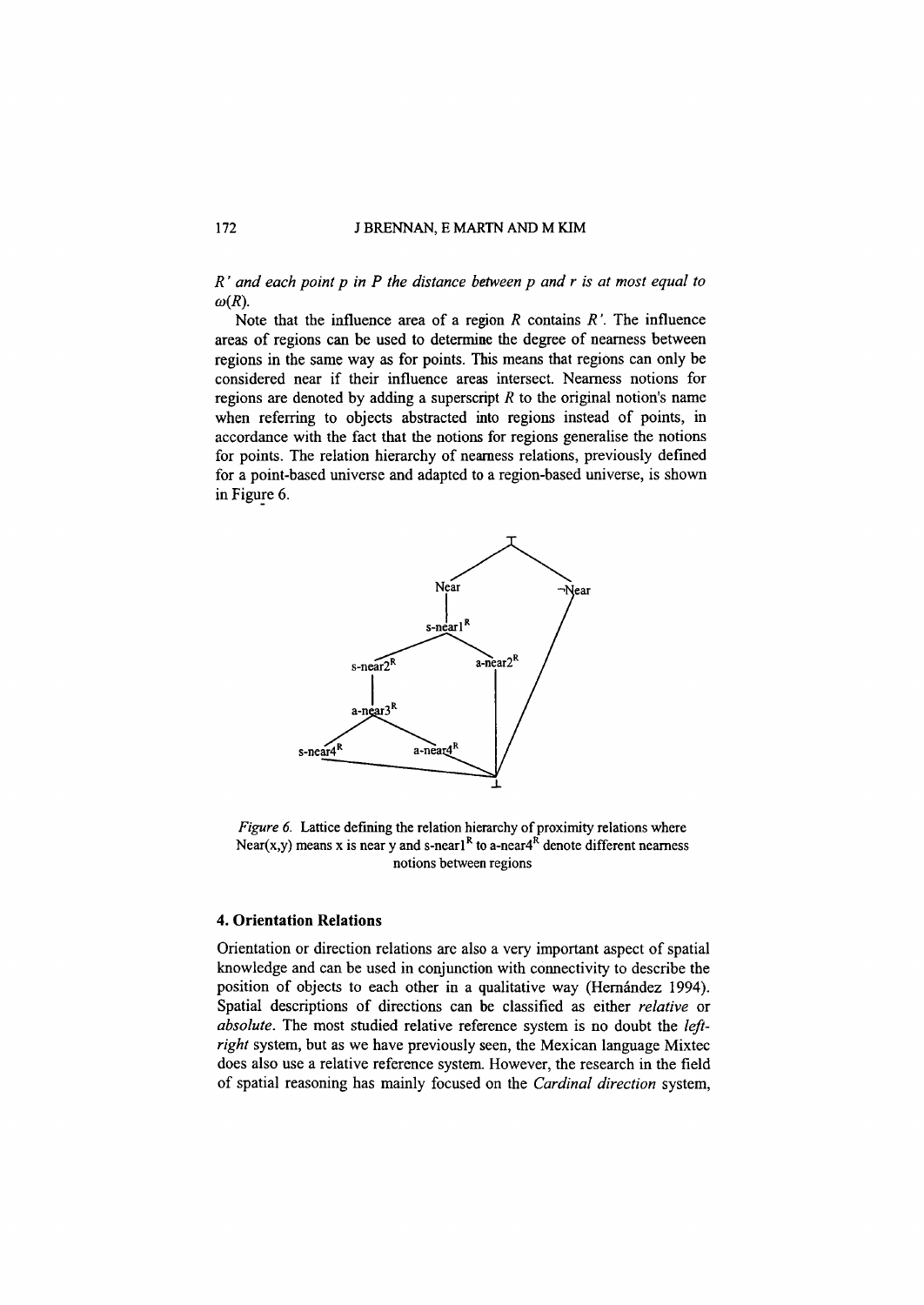for the obvious reason that many of its applications are within the field of Geographic Information Systems. What all frameworks do have in common is the alignment differentiation, with vertical and horizontal alignment differences born from the simple fact that gravity is omnipresent on this planet. In the spatial reasoning community, the vertical orientation relations have not been studied very deeply, as the focus is on geographic space which is generally restricted to two dimensional maps.

Our classification differs from the one that Frank (1998) proposed by categorising orientation relations into relative and absolute ones. The resulting relation hierarchy of orientation relations is shown in Figure 7. Note that only examples of the *Cardinal direction* system and the *left-right* system are shown for, respectively, absolute and relative reference systems. Other relations and systems are indicated by ellipsis and can easily be added to the conceptual structure as needed.



*Figure* 7. Lattice defining the relation hierarchy of orientation relations

We will now show with examples from natural spatial language how, by analysing their formal concepts, these three fixed subsumption hierarchies can be combined into an ontology for the domain of natural spatial language.

## 5. Formal Concept Analysis of Spatial Relations

The conceptual structure of spatial knowledge is assumed to be sufficiently represented by connectivity, orientation and proximity. But their associated hierarchies need to be merged in order to represent the "Meta-Lingua" we are striving for. It is therefore necessary to identify the correct links between these hierarchies in the final relation hierarchy *R*. In order to achieve this, we analyse some examples of spatial relations, represented by spatial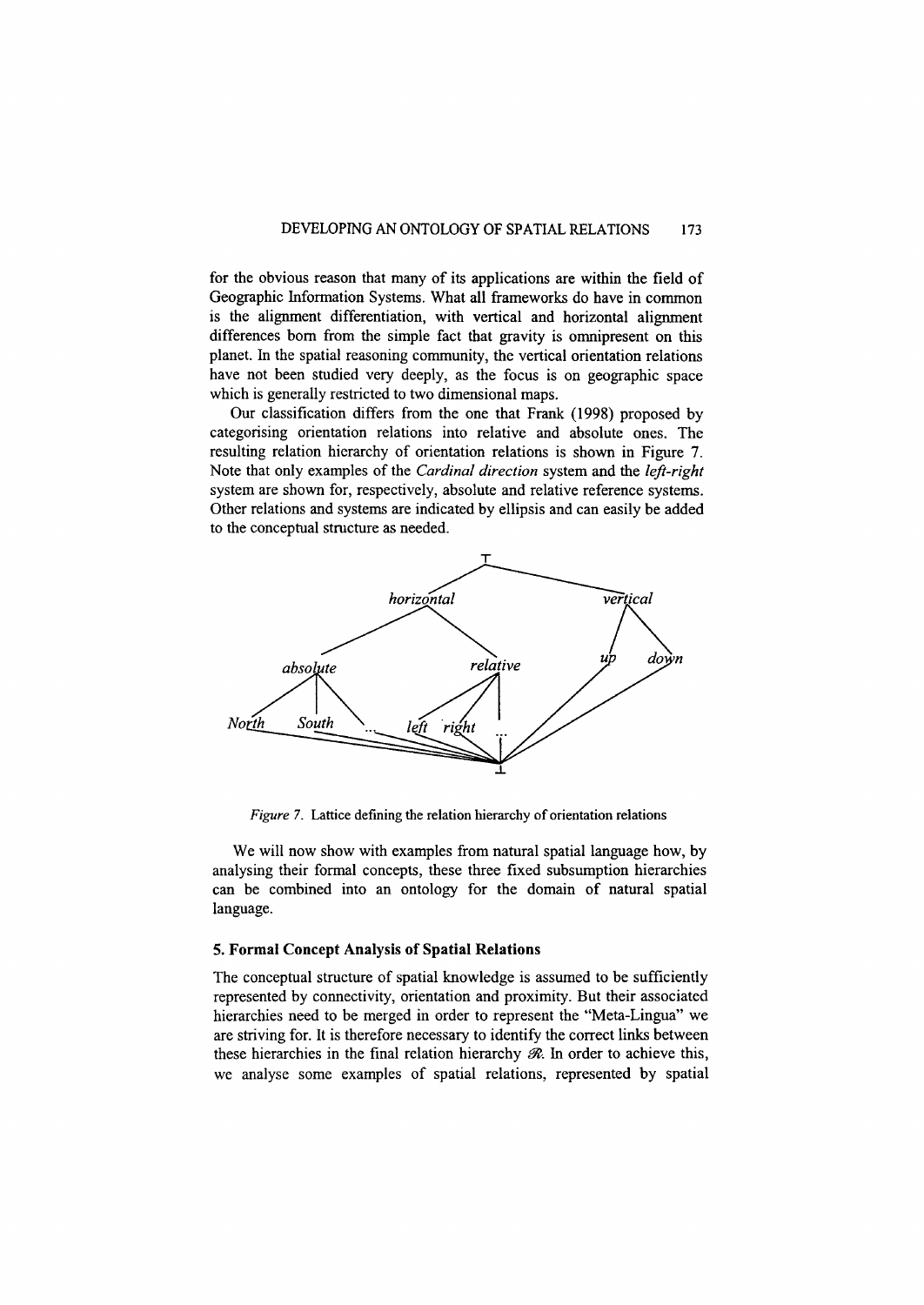prepositions from English, in terms of the spatial primitives represented in the hierarchies of connectivity, orientation and proximity.

In the following we will analyse the English prepositions *on, in, above, under, in front of, behind, at, next to, near and off as shown in Figure 8.*<sup>2</sup>



*Figure* 8. Illustration of the spatial prepositions analysed

The prepositions can be fully described in terms of connectivity, proximity and orientation, as shown in Table 5. For example, the preposition *in* can be adequately described by the connectivity-based topological relation *P,* meaning part of. None of the other sub-relations have any impact on this relation. The other relations are more complex and include orientation relations in their descriptions. For all relations that refer to objects that are not pseudo-equal, we need to consider proximity in addition to orientation. Note that  $s$ -nearl<sup>R</sup> is the most general notion of nearness, hence implies all the other ones. This fact will be accounted for in the Formal Concept Analysis.

We analyse the prepositions and their sub-relations, as stated in Table 5, using Formal Concept Analysis (Wille 1982; Ganter and Wille 1999), in order to derive a meaningful hierarchical structure for our spatial ontology. For the sake of an easy analysis and representation, the prepositions (i.e., objects) are represented by numbers as introduced in Table 5 and their subrelations (i.e., attributes) are indexed alphabetically as in Table 6.

The context of the spatial relations represented by English spatial prepositions and the sub-relations they can be described with, is shown in Table 7. The rows represent the objects (spatial prepositions) and the

 $<sup>2</sup>$  This figure was inspired by Langenscheidt (1993).</sup>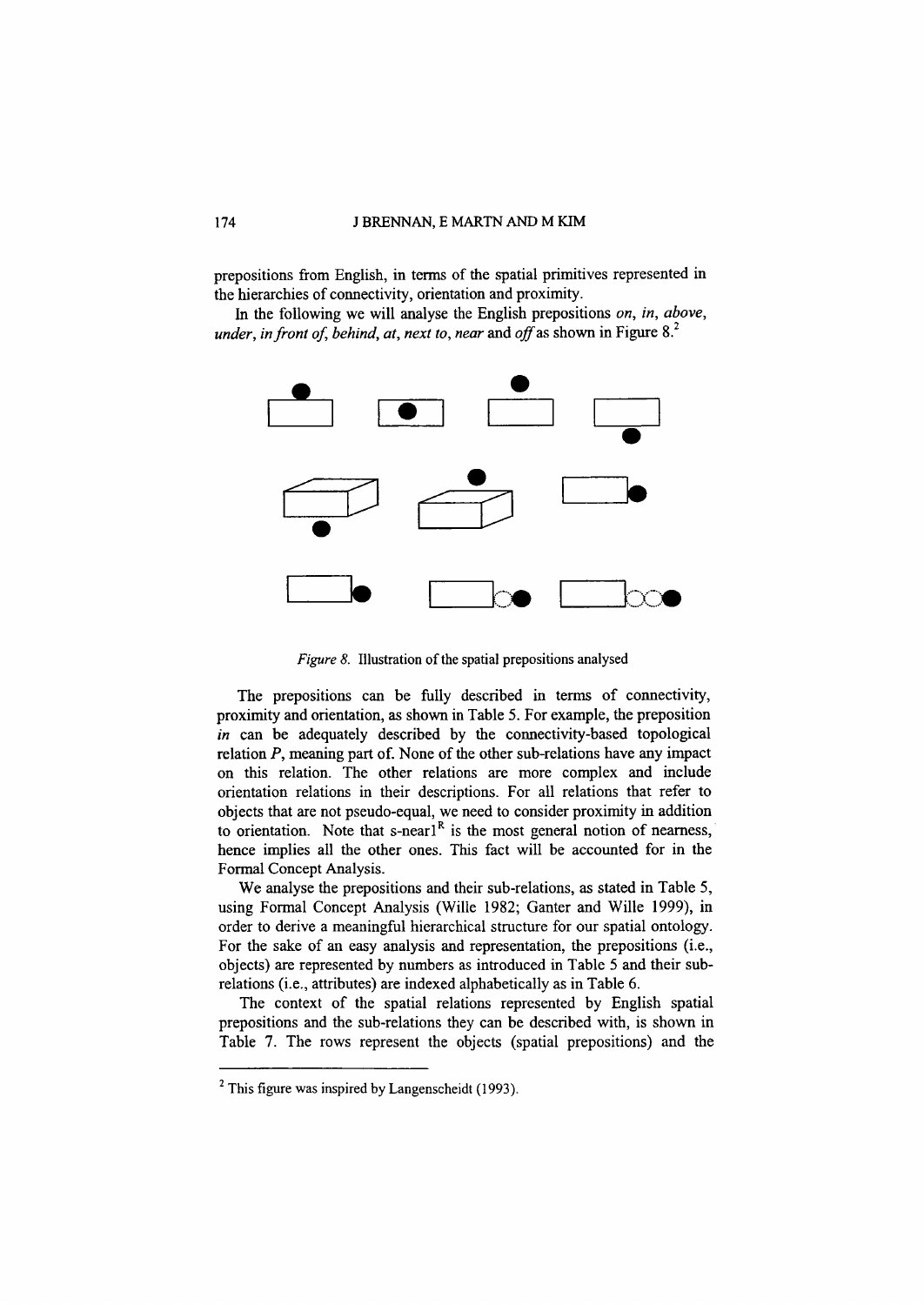columns represent the attributes (sub-relations with which the prepositions can be described). The symbol x signifies that the spatial prepositions in the corresponding row can be described (at least in part) with the sub-relation in the corresponding column.

| ID | Preposition | Connectivity  | Proximity                            | Orientation                 |
|----|-------------|---------------|--------------------------------------|-----------------------------|
|    | m           | Р             |                                      |                             |
| 2  | on          | $DC_{=D}$     |                                      | vertical, up                |
| 3  | above       | $DC_{\neq D}$ | s-nearl <sup>R</sup>                 | vertical, up                |
| 4  | under       | $DC_{\neq D}$ | $s$ -nearl <sup>R</sup>              | vertical, down              |
| 5  | in front of | $DC_{\neq D}$ | s-nearl <sup>R</sup>                 | horizontal, relative, front |
| 6  | behind      | $DC_{\neq D}$ | $s$ -nearl <sup><math>R</math></sup> | horizontal, relative, back  |
| 7  | at          | $DC_{=D}$     |                                      | horizontal                  |
| 8  | next to     | $DC_{\neq D}$ | s-near4 <sup>R</sup>                 | horizontal                  |
| 9  | near        | $DC_{\neq D}$ | $s$ -nearl <sup>R</sup>              | horizontal                  |
| 10 | off         | $DC_{\neq D}$ | $\neg$ Near                          | horizontal                  |

TABLE 5. English prepositions described in terms of connectivity, proximity and orientation relations, i.e., objects

TABLE 6. Alphabetically indexed sub-relations, i.e. attributes

|                  | Relation                   | ID | Relation           | $\mathbb{D}$ | Relation                          | ID     | <i>Relation</i>                        |
|------------------|----------------------------|----|--------------------|--------------|-----------------------------------|--------|----------------------------------------|
| а                |                            | e  | up                 |              | front                             | m      | $a$ -near $2r$                         |
| b<br>$\mathbf c$ | $DC_{=D}$<br>$DC_{\neq D}$ | g  | down<br>horizontal | k            | back<br>$s$ -nearl <sup>R</sup> , | n<br>0 | $a$ -near $3R$<br>s-near4 <sup>R</sup> |
| d                | vertical                   | h  | relative           |              | $s$ -near $2^R$                   | n      | a-near4 $R$                            |
|                  |                            |    |                    |              |                                   |        | $\neg$ Near                            |

The context of the spatial relations represented by English spatial prepositions and the sub-relations they can be described with, is shown in Table 7. The rows represent the objects (spatial prepositions) and the columns represent the attributes (sub-relations with which the prepositions can be described). The symbol x signifies that the spatial prepositions in the corresponding row can be described (at least in part) with the sub-relation in the corresponding column.

Based on the formulae of Wille (1982), we determine all formal concepts of the context in Table 5. A formal concept is defined as a pair  $(X, Y)$  where *X* is the set of objects and *Y* is the set of attributes. The set *X* is called the *extent* and the set  $Y$  is called the *intent* of the concept  $(X, Y)$ . Applying this to the context in Table 5, we can see that none of the attributes is applicable to all of the 10 objects as shown in the first line of Table 8. Object *1* is the extent of attribute *a* and the set of objects 2 and 7 is the extent of attribute *b,*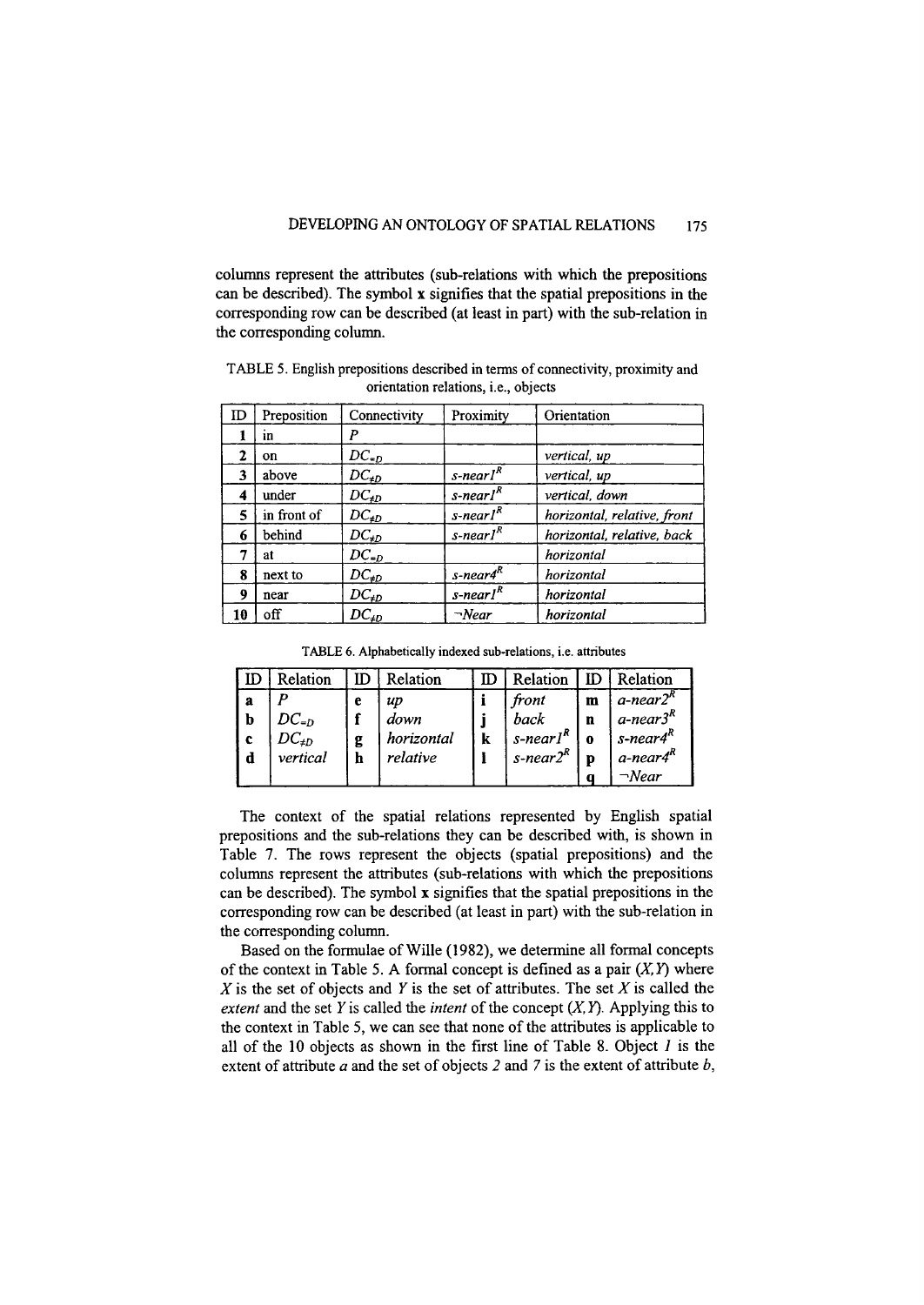#### 176 J BRENNAN, E MARTN AND M KIM

as shown in lines 2 and 3 of Table 8. In order to find all possible extents, intersections are formed from the sets already formulated. For instance, the intersection of the extents of *a* and *b* is empty, as can be seen on line 4 in Table 8. Objects 2, 3 and 4 form the extent of attribute *d;* the intersection of *ds* extent with the extents of attributes occurring above *d* in the table, results in extents  $\{2\}$  and  $\{3,4\}$  shown on lines 7 and 8, respectively. Extents are unique, therefore if an extent already exists it is not added a second time. For this reason, attributes *I, m* and *n* are not added to the extent formulation, because they have exactly the same extent as attribute *k.* Using the extents i.e., sets of objects, we can then formulate the intents i.e., sets of attributes, from our context, as shown in the third column of Table 8. Due to their repetition, the attributes  $k, l, m, n, p$  are abstracted to one attribute and are denoted by *x* in the *Abstracted Intent* column of Table 8.

|         | Attributes  | $\mathbf{a}$ | b | $\mathbf{c}$ | d                         | e           |             | g            | h | i            |              | k                         |             | m | $\mathbf{n}$ | $\bf o$                   | p           | $\mathbf{q}$ |
|---------|-------------|--------------|---|--------------|---------------------------|-------------|-------------|--------------|---|--------------|--------------|---------------------------|-------------|---|--------------|---------------------------|-------------|--------------|
| Objects |             |              |   |              |                           |             |             |              |   |              |              |                           |             |   |              |                           |             |              |
|         | in          | x            |   |              |                           |             |             |              |   |              |              |                           |             |   |              |                           |             |              |
| 2       | on          |              | x |              | $\boldsymbol{x}$          | $\mathbf x$ |             |              |   |              |              |                           |             |   |              |                           |             |              |
| 3       | above       |              |   | x            | $\boldsymbol{\mathrm{x}}$ | $\mathbf x$ |             |              |   |              |              | $\boldsymbol{\mathrm{x}}$ | x           | x | $\mathbf{x}$ | $\mathbf{x}$              | $\mathbf x$ |              |
| 4       | under       |              |   | x            | x                         |             | $\mathbf x$ |              |   |              |              | x                         | x           | x | x            | $\boldsymbol{\mathrm{x}}$ | x           |              |
| 5       | in front of |              |   | x            |                           |             |             | $\mathbf{x}$ | x | $\mathbf{x}$ |              | x                         | x           | x | x            | x                         | x           |              |
| 6       | behind      |              |   | x            |                           |             |             | x            | x |              | $\mathbf{x}$ | $\mathbf{x}$              | x           | x | x            | x                         | x           |              |
| 7       | at          |              | X |              |                           |             |             | X            |   |              |              |                           |             |   |              |                           |             |              |
| 8       | next to     |              |   | X            |                           |             |             | x            |   |              |              |                           |             |   |              | $\mathbf x$               |             |              |
| 9       | near        |              |   | x            |                           |             |             | x            |   |              |              | $\boldsymbol{\mathrm{x}}$ | $\mathbf x$ | x | x            | x                         | x           |              |
| 10      | off         |              |   | X            |                           |             |             | X            |   |              |              |                           |             |   |              |                           |             | $\mathbf x$  |

TABLE 7. Context of spatial relations: spatial prepositions and their attributes

From Table 8, we can now draw a concept lattice of the context in Table 7. This lattice is'shown in Figure 9. For drawing the lattice, we use the abstracted intent. The structure of the concept lattice in Figure 9 outlines the possible arrangement of the sub-hierarchies, shown in Figures 2,6 and 7, within the final relation hierarchy representing our ontology for concepts of physical space. We anticipate that this is possible, because the concept lattice of the FCA provides the implicit and explicit representations of the spatial data, to allow a meaningful and comprehensive interpretation of the information.

Our main interest lies in the sub-relations, with which the spatial prepositions can be described, and not with the prepositions themselves. In order to analyse the hierarchical structure of the sub-relations, a lattice, displaying the sub-relations only, is generated as shown in Figure 10. Note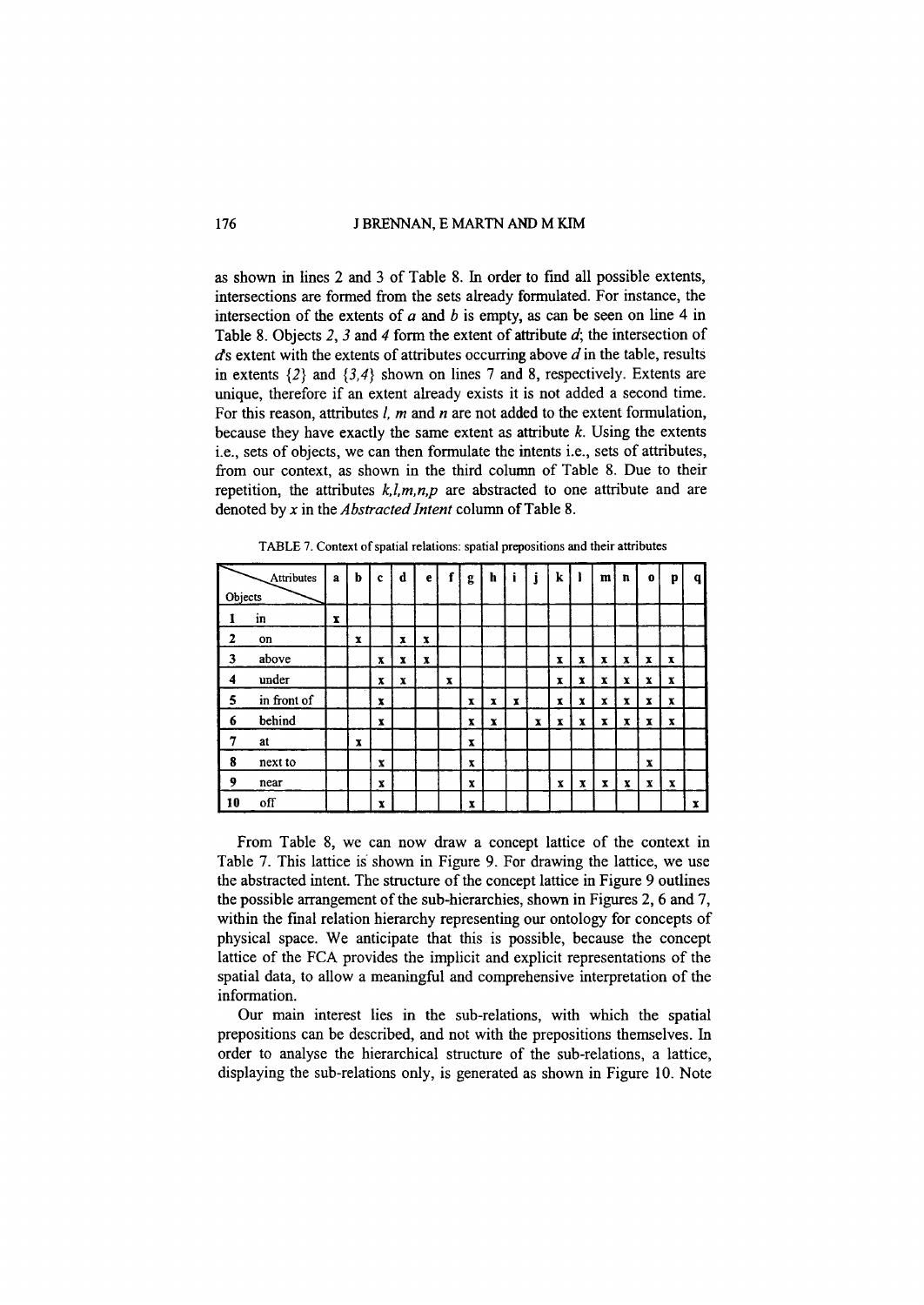that more specialised levels in a lattice always inherit the sub-relations from more general levels. We have therefore only added the additional relations to each level or all relations for nodes that would otherwise have been empty, in order to make the lattice more readable.

| Attribute    | Extent                     | Intent                                | Abstracted           |
|--------------|----------------------------|---------------------------------------|----------------------|
|              |                            |                                       | Intent               |
|              | $\{1,2,3,4,5,6,7,8,9,10\}$ | 1)                                    | т                    |
| $\mathbf{a}$ | $\{1\}$                    | ${a}$                                 | ${a}$                |
| $\mathbf b$  | ${2,7}$                    | ${b}$                                 | ${b}$                |
|              | { }                        | ${a,b,c,d,e,f,g,h,i,j,k,l,m,n,o,p,q}$ | ┻                    |
| $\mathbf c$  | ${3,4,5,6,8,9,10}$         | $\{{\tt c}\}$                         | $\{c\}$              |
| d            | $\{2,3,4\}$                | $\{d\}$                               | $\{d\}$              |
|              | $\{2\}$                    | ${b,d,e}$                             | ${b,d,e}$            |
|              | ${3, 4}$                   | ${c,d,k,l,m,n,o,p}$                   | ${c,d,o,x}$          |
| e            | ${2,3}$                    | ${d,e}$                               | ${d,e}$              |
|              | ${3}$                      | ${c,d,e,k,l,m,n,o,p}$                 | ${c,d,e,o,x}$        |
| f            | ${4}$                      | ${c,d,f,k,l,m,n,o,p}$                 | ${c,d,f,o,x}$        |
| g            | ${5,6,7,8,9,10}$           | $\{g\}$                               | $\{g\}$              |
|              | $\{7\}$                    | ${b,g}$                               | ${b,g}$              |
|              | ${5,6,8,9,10}$             | ${c,g}$                               | ${c,g}$              |
| h            | ${5,6}$                    | ${c,g,h,k,l,m,n,o,p}$                 | ${c,g,h,o,x}$        |
| i            | ${5}$                      | $\{c,g,h,i,k,l,m,n,o,p\}$             | ${c, g, h, i, o, x}$ |
|              | $\{6\}$                    | ${c,g,h,j,k,l,m,n,o,p}$               | ${c, g, h, j, o, x}$ |
| k            | ${3,4,5,6,9}$              | ${c,k,l,m,n,o,p}$                     | ${c,o,x}$            |
|              | ${5,6,9}$                  | ${c,g,k,l,m,n,o,p}$                   | ${c,g,o,x}$          |
| $\mathbf{o}$ | ${3,4,5,6,8,9}$            | $\{c,o\}$                             | ${c,o}$              |
|              | ${5,6,8,9}$                | ${c,g,o}$                             | ${c,g,o}$            |
| q            | ${10}$                     | ${c,g,q}$                             | ${c,g,q}$            |

TABLE 8. Formal concepts from the context in Table 7

## 6. A Relation Hierarchy of Spatial Relations

As expected, the proximity relations are always a refinement' of the topological relation  $DC_{\neq D}$ . The final relation type hierarchy of spatial relations therefore has the relation hierarchy of proximity relations from Figure 6 as a refinement of *DCtD.* Orientation is a refinement of both connectivity and proximity. These relations between the subsumption hierarchies of connectivity, proximity and orientation are shown in

<sup>3</sup> A relation *R* is a refinement of a relation S if *R* is *a subset of* S.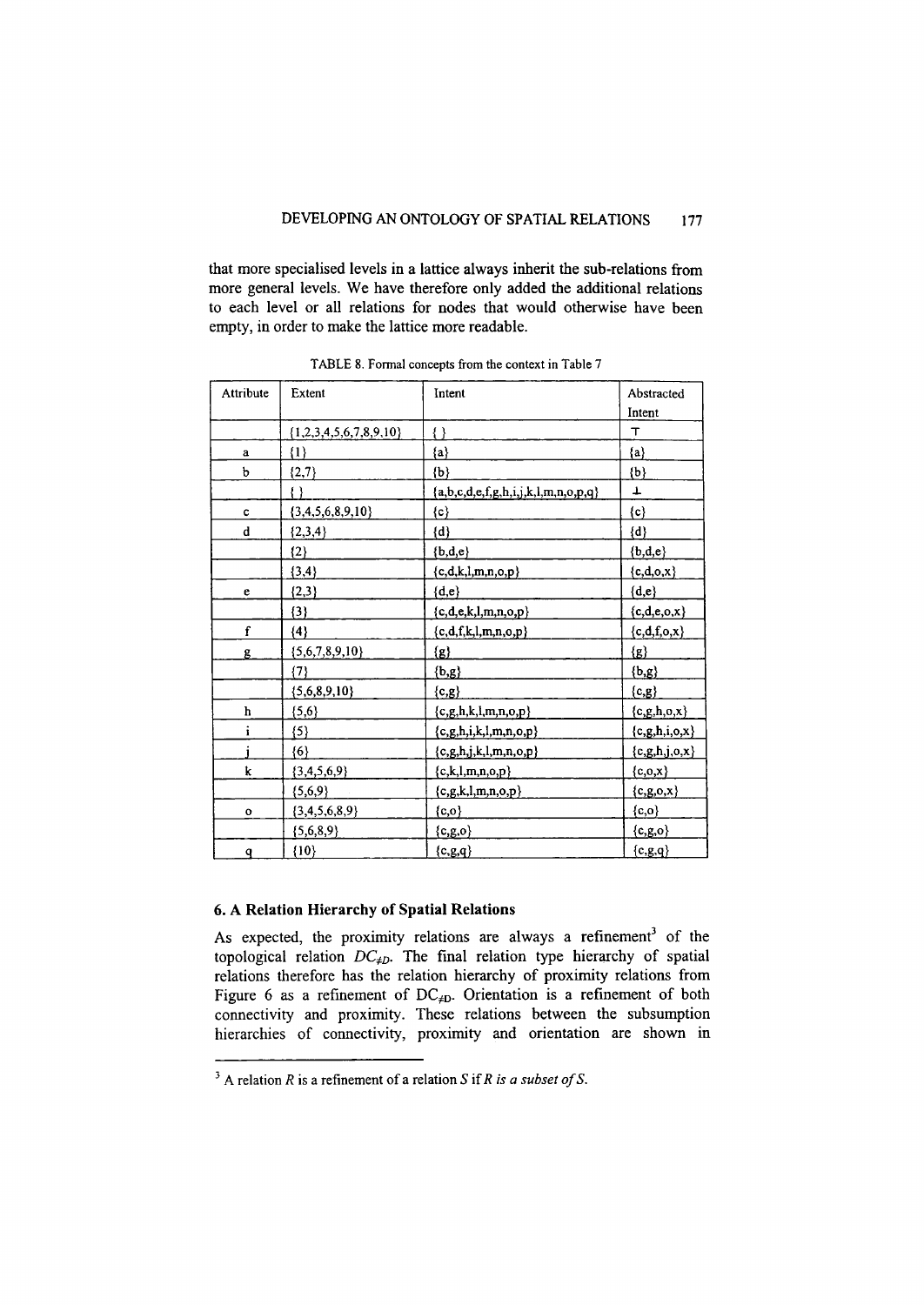

Figure 11. The resulting hierarchy is refmed further by the relation hierarchy  $\mathcal{R}$ .

*Figure* 9. Concept lattice of the context in Table 7



*Figure 10.* Sub-relation lattice where both occurrences of x stand for s-nearl<sup>R</sup>, snear2<sup>k</sup>, a-near2<sup>k</sup>, a-near3<sup>k</sup> and a-near4<sup>k</sup>. More specialised levels in a lattice always inherit the sub-relations from more general levels. Therefore only the additional relations are added to each level or all relations for nodes that would otherwise have been empty.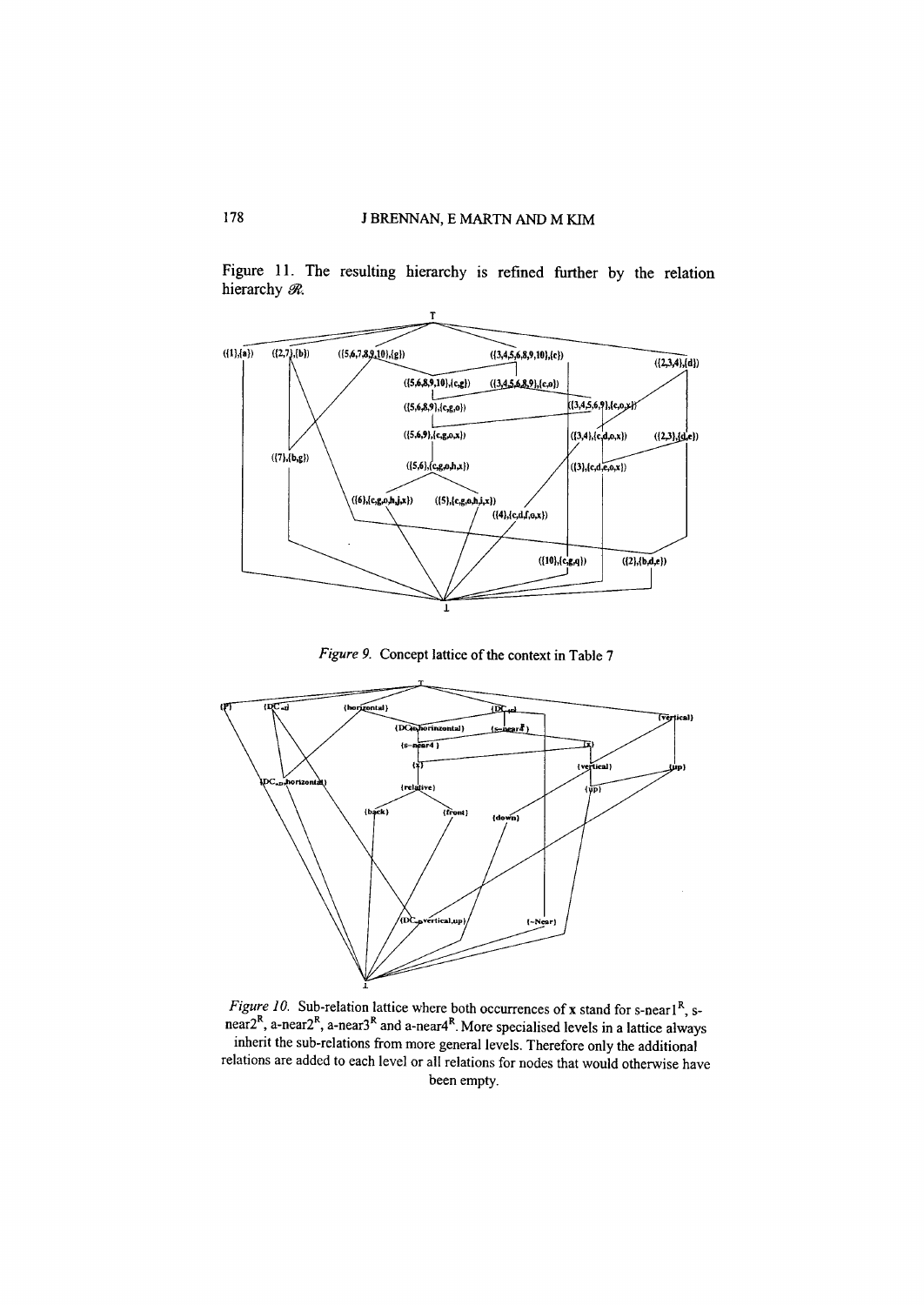

*Figure* 11. Relations between the subsumption hierarchies

Orientation only refines that part of the hierarchy for connectivity that is below  $\neg C$ , because for concepts such as the ones represented by the preposition *in,* orientation is not considered at all. This indicates that orientation relations should be located lower in the final hierarchy than connectivity relations. This is also a reasonable approach in the context of Gapp's (1994) potential field approach to representing orientation relations, where it is assumed that orientation is only considered if the reference object and the object to be localised are sufficiently close to each other. Therefore, orientation is not only a refmement of connectivity, but also of proximity.

The *Mixtec* prepositions *siki* and *sini* do not consider the topological relations, but only the orientation relations and the extent of the lower object. The extent of the objects has already been covered by the concept description in terms of the object's axes (Brennan 1999).

We therefore only need to add the orientation sub-hierarchy to the  $\neg C$ branch without a need for the distinction between pseudo-equal and pseudounequal relations, which Mixtec does not account for. This way, the hierarchy can then cover spatial relations in general even covering for unfamiliar concepts such as the Mixtec examples. Topological and proximity relations can be subsumed in this branch of the relation hierarchy if needed. Figure 12 shows the relation hierarchy representing an ontology for concepts of physical space based on the sub-hierarchies previously discussed, with a hierarchical structure drawn from the Formal Concept Analysis of English spatial prepositions. Due to (drawing) space limitations, some of the sub-hierarchies are represented by symbols. For example, the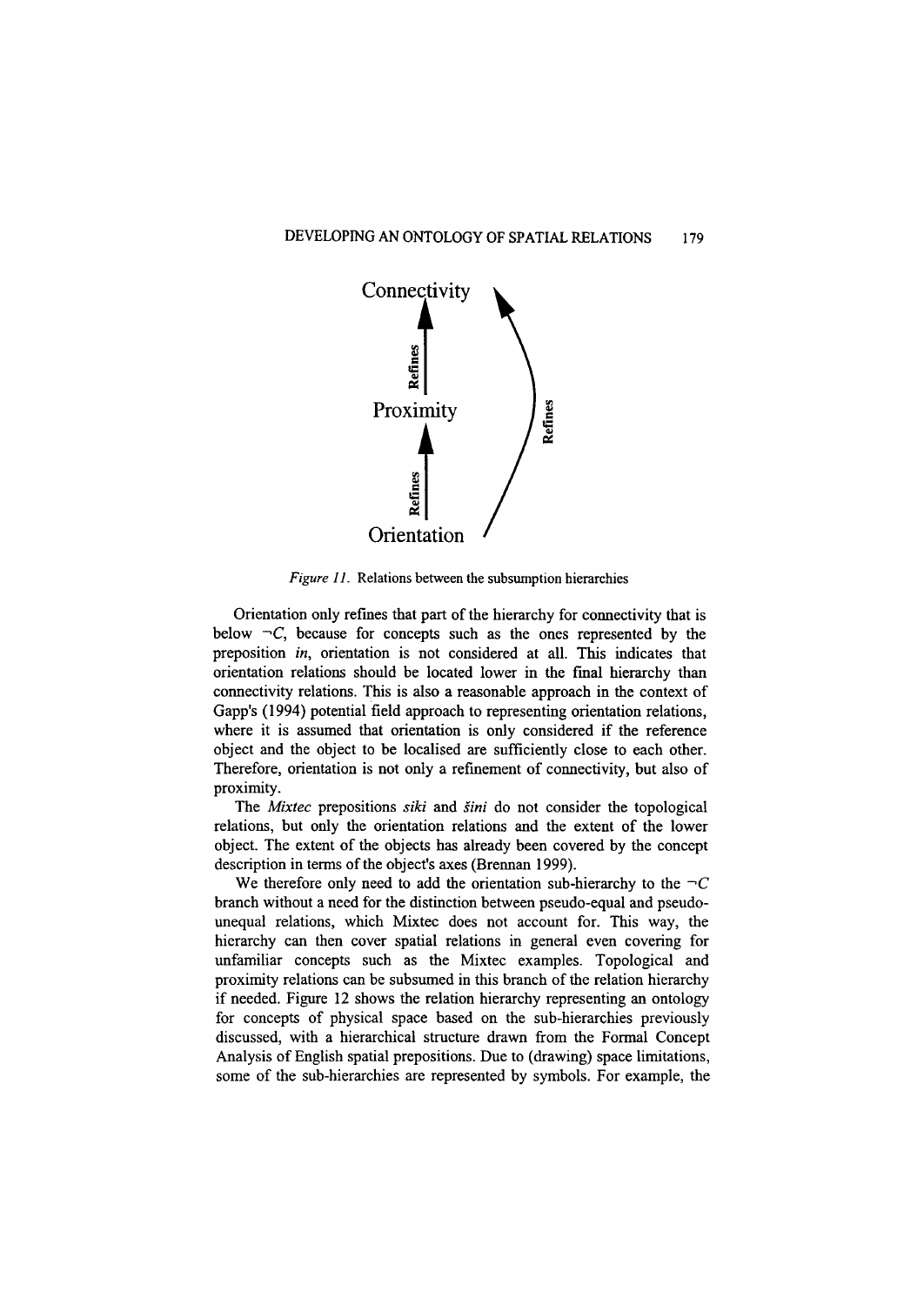relation denoted by *Orientation* can be subsumed by the relation subhierarchy for orientation relations shown in Figure 7.



*Figure 12.* Relation hierarchy R for spatial relations

## 7. Example for the Use of the Relations Hierarchy  $\mathcal R$  in Design

An example of the use of the relation hierarchy  $\mathcal R$  in design could be a formal representation of discussions between the designer and a client. Once the client's requirements are mapped into some form of representation that corresponds to the entries in the hierarchy, tools could generate potential solutions. A more specific example could be as follows.

For the sake of simplicity, we will only consider simple geometric figures such as rectangle, triangle or circle, and assume design in the architectural domain. In the context of nearness notions, the influence areas of objects can here be defined in part by existing building regulations with the option of designer input i.e., the designer graphically placing objects in certain positions and assigning them to certain nearness notions as needed and for later usage. We assume that the designer requires two rectangles with A being smaller than B and states that he or she wants A to be on the left of B. If this is the only constraint given, we can now generate the possible layouts by identifying all the relations that represent a generalisation of the left-relation. The  $DC_{=D}$  and all of the nearness relations should therefore be considered for the generation of possible layouts to be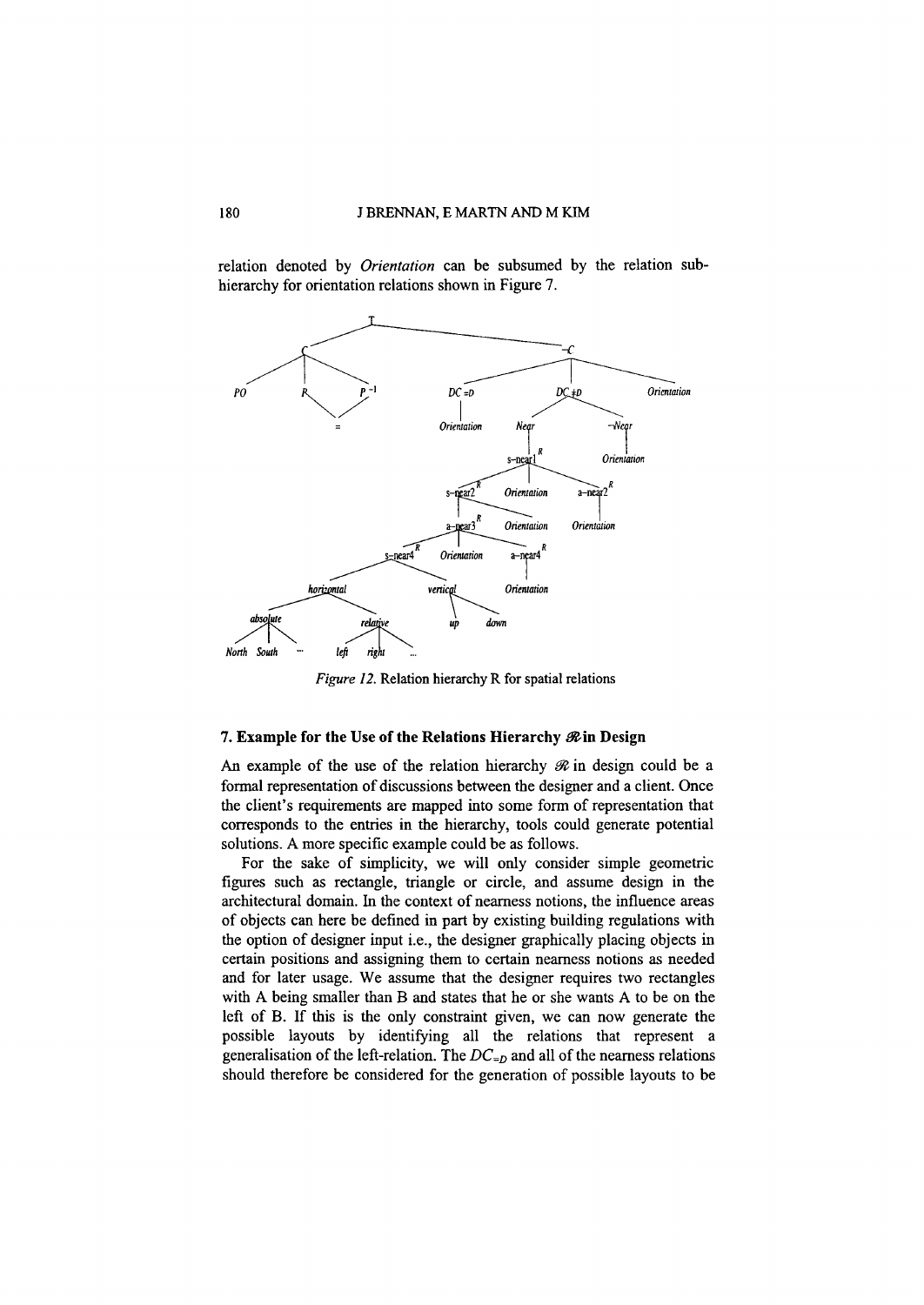presented to the designer. A number of possible layouts are shown in Figure 13.

# **8. Conclusion and Outlook**

This paper proposed a spatial ontology, bringing together three aspects of spatial knowledge: connectivity, proximity and orientation. We used FCA of English spatial prepositions together with the analysis of spatial concepts in other languages to define the hierarchical structure of the ontology.



*Figure* 13. Possible layouts for rectangle A being to the left of rectangle B

The spatial ontology proposed in this paper provides a good starting point for a comprehensive representation of spatial knowledge that can be of interest not only to spatial reasoning, but also to the field of knowledge representation in general. The third spatial dimension (up-down) is often neglected, potentially causing problems in applications such as design or robotics. The representation of spatial knowledge we propose could help overcome this issue as it covers each dimension of the perceptual space.

Future work will focus on the formalisation of the ontology, as it offers very interesting prospects, not only from a spatial cognition point of view, but also in terms of a formal theory. Another possible and interesting direction that could be taken is the application of the ontology to knowledge representation systems or as part of computer-aided design systems that enable the visual representation of verbal spatial descriptions, which might have been the result of discussion between client and designer or a group of designers.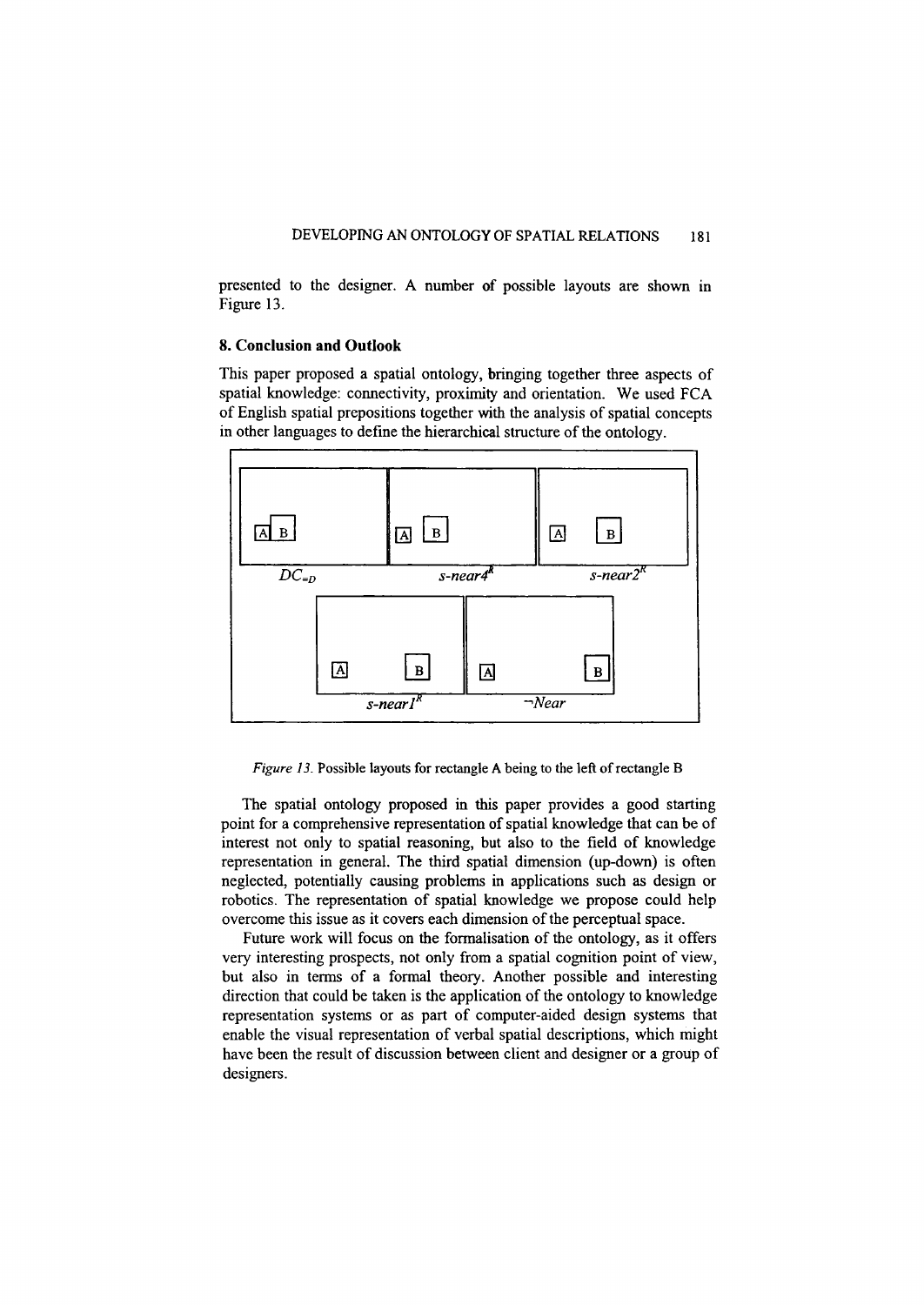#### **Acknowledgements**

We would like to thank the reviewers of the paper and members of the *Creativity and Cognition Studios* at the University of Technology, Sydney for their valuable comments.

#### **References**

- Brennan, J: 1999, Spatial universals as the human spatial notion, *in* WM Tepfenhart, W Cyre (eds), *Conceptual Structures: Standards and Practises,* Lecture Notes in Artificial Intelligence, Springer-Verlag, Berlin, pp. 90-96.
- Brennan, J and Martin, E: 2003, A theory of proximity relations, *UNSW Technical Report - TR0322.*
- Chandrasekaran, B: 1999, Multimodal perceptual representations and design problem solving, invited paper, *in* JS Gero and B Tversky (eds), *Visual and Spatial Reasoning in Design,* Key Centre of Design Computing and Cognition, University of Sydney, pp. 3-14.
- Frank, AU: 1998, *Formal Models for Cognition - Taxonomy of Spatial Location Description and Frames of Reference,* Lecture notes in computer science, 1404, Springer, Berlin.
- Ganter, B and Wille, R: 1999, *Formal Concept Analysis - Mathematical Foundations,* Springer Verlag, Berlin.
- Gapp, K-P: 1994, Basic meanings of spatial relations: Computation and evaluation in 3D space, *National Conference on Artificial Intelligence,* pp. 1393-1398.
- Goel, V: 1995, *Sketches of Thought,* MIT Press, Cambridge, MA.
- Gardenfors, P and Williams, M-A: 2001, Reasoning about categories in computational spaces, *Proceedings of the Seventeenth International Joint Conference on Artificial Intelligence,* Morgan Kaufmann, pp. 385-392.
- Hernandez, D: 1994, *Qualitative Representation of Spatial Knowledge,* Number 804 in Lecture Notes in Artificial Intelligence, Springer-Verlag, Berlin, Heidelberg.
- Langenscheidt-Redaktion (ed): 1993, *Englische Prdapositionen - Bedeutung und korrekter Gebrauch der englischen Verhdltnisworter,* Langenscheidt.
- Nicoletti, MC and Brennan, J: 2002, Learning spatial relations using an inductive logic programming system, *Computing and Informatics (formerly: Computers and Artificial Intelligence) 21(1):17-36.*
- Randell, DA, Cui, Z and Cohn, AG: 1992, A spatial logic based on regions and connection, *Proc. 3rd Int. Con! on Knowledge Representation and Reasoning,* Morgan Kaufmann, San Mateo, pp. 165-176.
- Regier, T: 1996, *The Human Semantic Potential - Spatial Language and Constrained Connectionism,* A Bradford Book, The MIT Press, Cambridge.
- Sears, FW, Zemansky, MW, Young and Freedman: 2000, *University Physics with Modern Physics,* Addison-Wesley.
- Sowa, JF: 2000, *Knowledge Representation: Logical. Philosophical, and Computational Foundations,* Brooks Cole.
- Talmy, L: 1983, *Spatial Orientation - Theory. Research. and Application,* How language structures space, Plenum Press, New York and London.
- Vakarelov, D, Dimov, G, Düntsch, I and Bennett, B.: 2002, A proximity approach to some region-based theories of space, *Journal of Applied Non-Classical Logics, 12.*
- Wille, R: 1982, Restructuring lattice theory: An approach based on hierarchies of concepts, *in* I Rival (ed), *Ordered Sets,* Reidel, pp. 445-470.
- Worboys, MF: 2001, Nearness relations in environmental space, *International Journal of Geographical Information Science 15(7):633-651.*